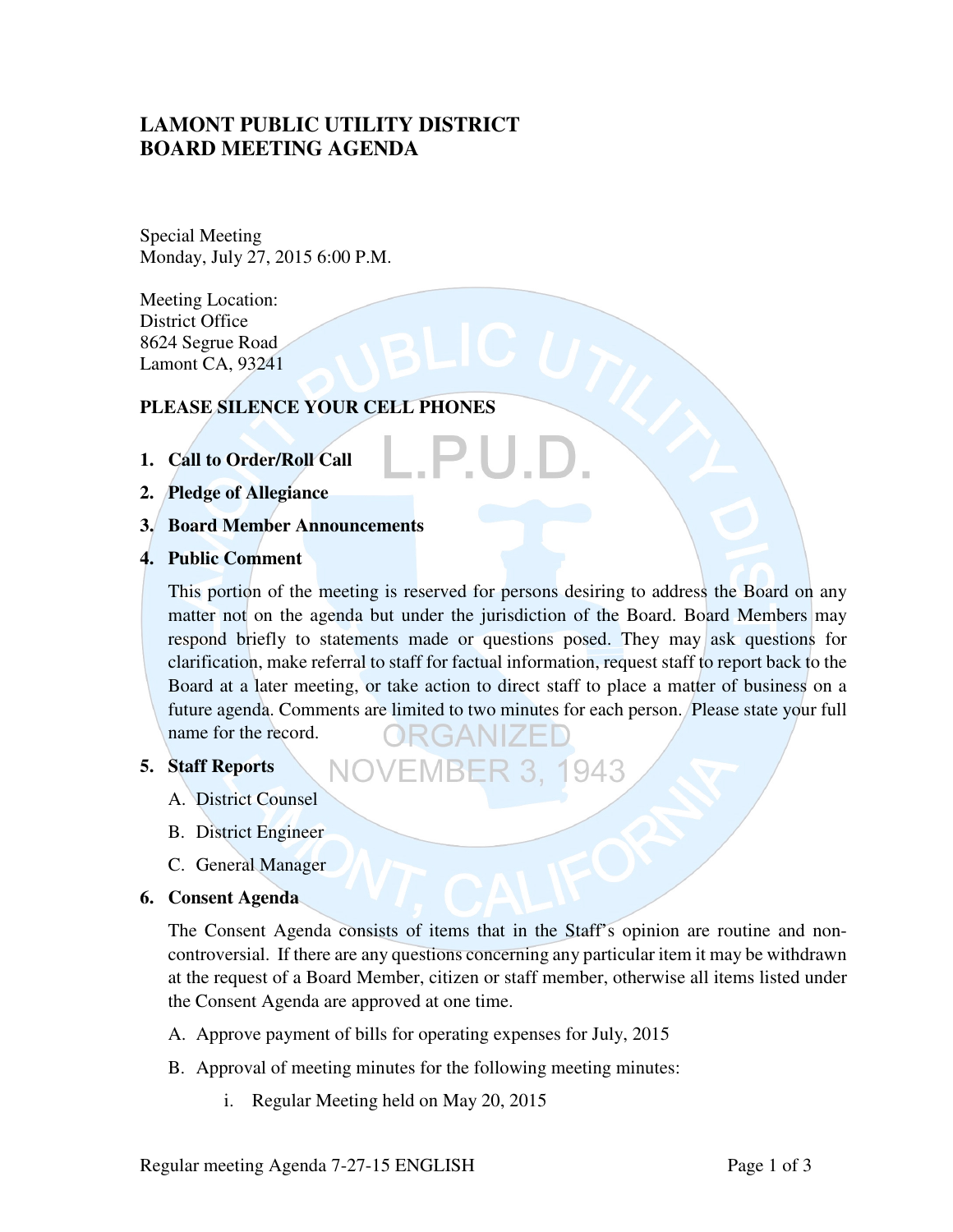ii. Regular Meeting held on June 22, 2015

iii. Special Meeting held on June 29, 2015

- C**.** Approval of Financial Statements for June, 2015
- D. Approval of Payroll Journal for July, 2015
- E. Progress Pay Estimates (PPE) for Capital Projects for June, 2015
	- i. Water Well #19, PPE #14, Brough Construction Inc., \$486,077.00

## **7. Regular Agenda**

- A. Information Only: Proposed procedure for facilitating District Board Meetings; **District Counsel, Peake**
- B. Report and Possible Minute Action: Consideration and possible approval of Recology's Application for Solid Waste Facility Permit review; **General Manager, Nick Turner**
- C. Report and Possible Adoption: Discussion regarding possible financing mechanisms for the purchase of a Solar Photovoltaic System, and Possible Adoption of Resolution No. 430 authorizing the submittal of a loan application to the California Energy Commission; **General Manager, Nick Turner**
- D. Report and Possible Minute Action: Consideration and possible adoption of 2015-2016 Annual Budget; **General Manager, Nick Turner**
- E. Report and Possible Minute Action: Consideration and possible purchase of GapVax vacuuming and jetting truck; **General Manager, Nick Turner**
- F. Report and Possible Adoption: Consideration and possible adoption of Resolution No. 431 establishing water conservation standards for commercial agricultural customers; General Manager, Nick Turner**BER 3. 1943**
- G. Report and Possible Minute Action: Consideration and possible approval of agreement for payment of connection and capacity fees for the development located at 9001 Weedpatch Hwy; **General Manager, Nick Turner**
- H. Report and Possible Minute Action: Consideration and possible approval of an updated Employee Sick Leave Policy; **General Manager, Nick Turner**
- I. Report and Possible Minute Action: Consideration and possible approval of Contract Change No. 8 for the SSMP Sewer Cleaning and Video Inspection Project in the amount of \$31,268.00; **District Engineer, JT Gardiner**
- J. Report and Possible Minute Action: Consideration and possible approval to award the Well#18 TCP Treatment System Project to Bowe Contractors, Inc. in the amount of \$527,200; **District Engineer, JT Gardiner**